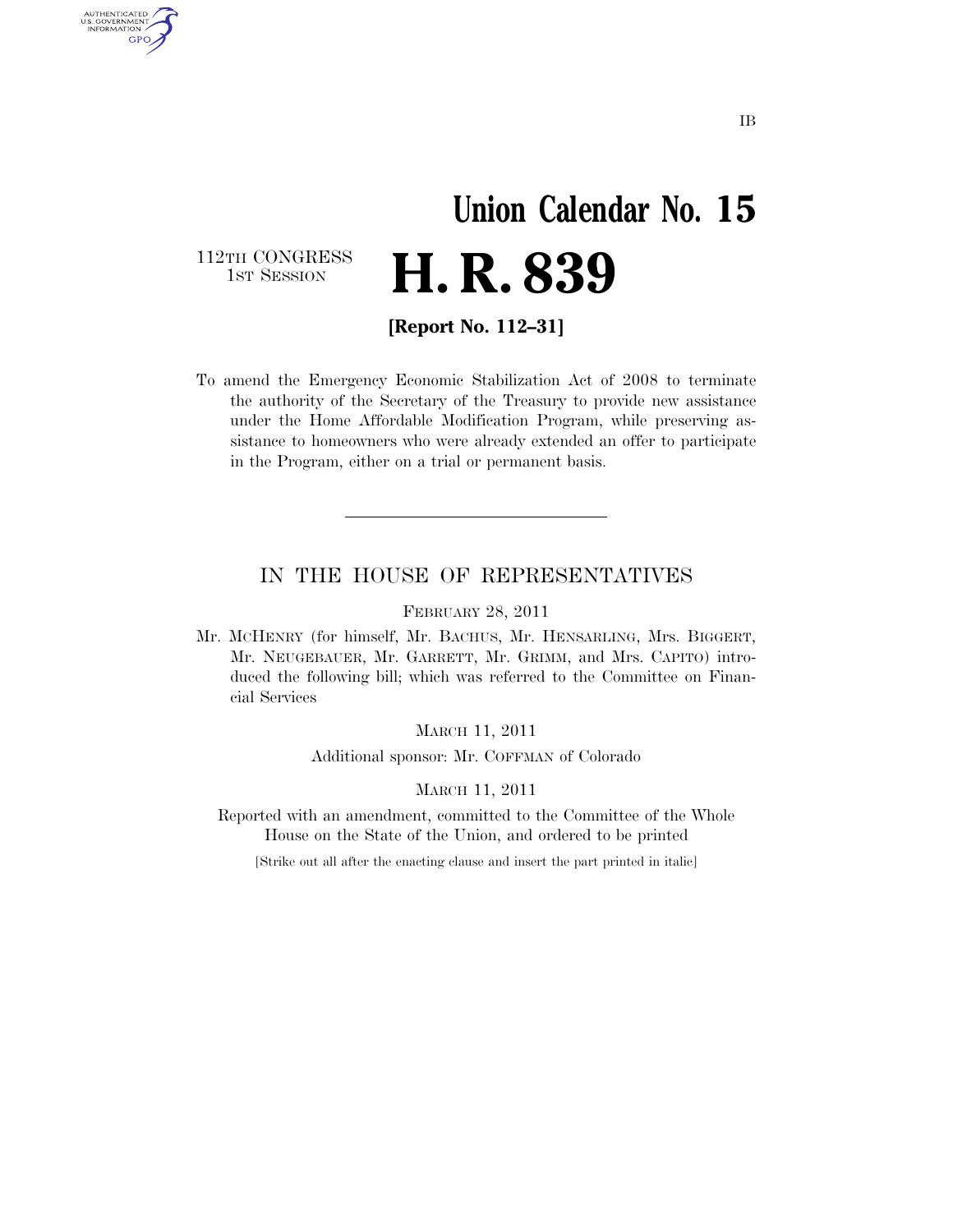### **A BILL**

2

To amend the Emergency Economic Stabilization Act of 2008 to terminate the authority of the Secretary of the Treasury to provide new assistance under the Home Affordable Modification Program, while preserving assistance to homeowners who were already extended an offer to participate in the Program, either on a trial or permanent basis.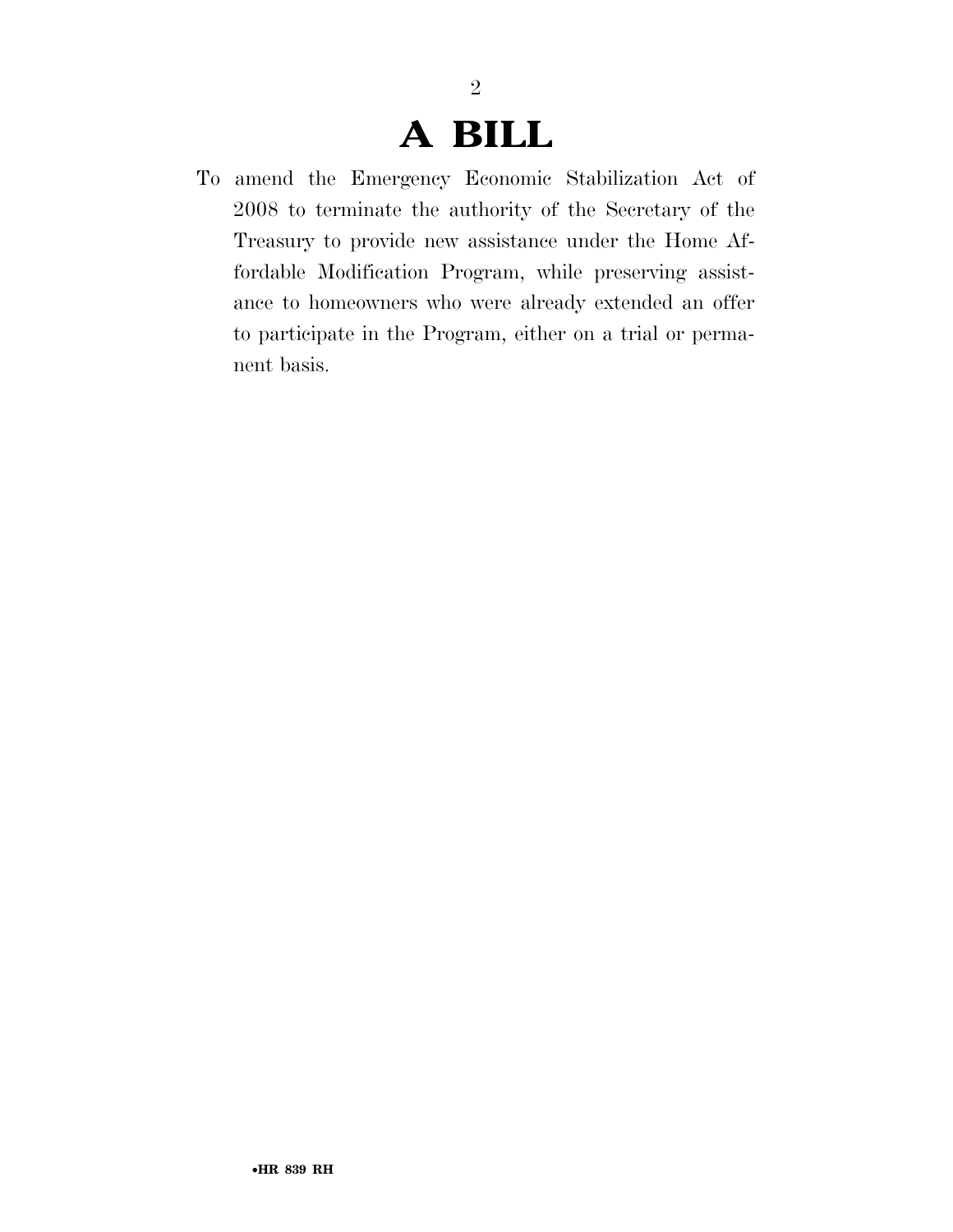*Be it enacted by the Senate and House of Representa-tives of the United States of America in Congress assembled,* 

#### **SECTION 1. SHORT TITLE.**

 This Act may be cited as the ''The HAMP Termi-5 nation Act of  $2011$ ".

#### **SEC. 2. TERMINATION OF AUTHORITY.**

 Section 120 of the Emergency Economic Stabilization Act of 2008 (12 U.S.C. 5230) is amended by adding at the end the following new subsection:

**''(c) TERMINATION OF AUTHORITY TO PROVIDE**  NEW ASSISTANCE UNDER THE HOME AFFORDABLE MODIFICATION PROGRAM.—

 $\frac{u(1)}{1}$  In GENERAL. Except as provided under paragraph (2), after the date of the enactment of this subsection the Secretary may not provide any assistance under the Home Affordable Modification Program under the Making Home Affordable initia-18 tive of the Secretary, authorized under this Act, on behalf of any homeowner.

20  $\frac{4(2)}{2}$  PROTECTION OF EXISTING OBLIGATIONS ON BEHALF OF HOMEOWNERS ALREADY EXTENDED 22 AN OFFER TO PARTICIPATE IN THE PROGRAM. 23 Paragraph (1) shall not apply with respect to assist-24 ance provided on behalf of a homeowner who, before the date of the enactment of this subsection, was ex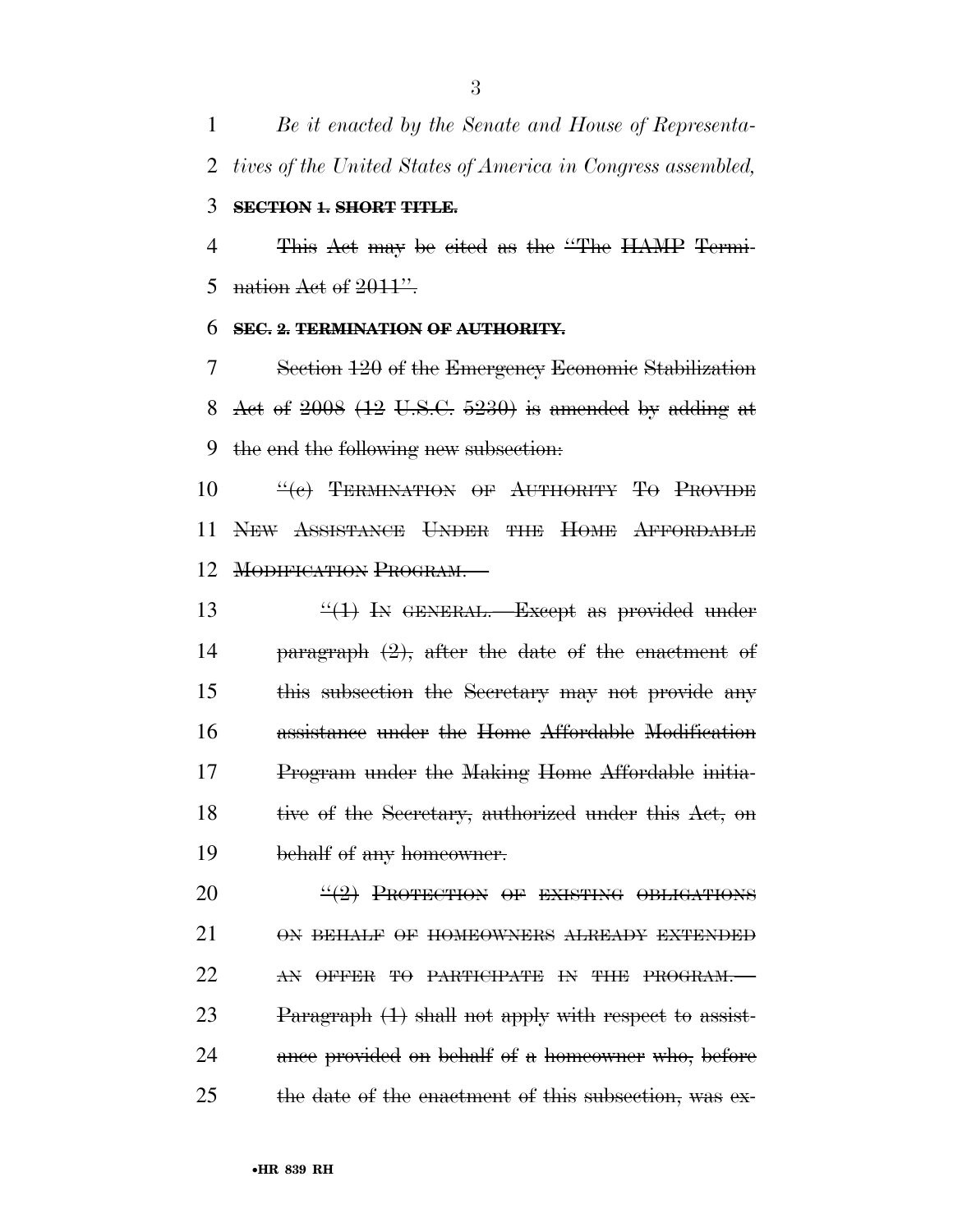tended an offer to participate in the Home Afford- able Modification Program on a trial or permanent  $3 \text{ basis.}$ 

#### *SECTION 1. SHORT TITLE.*

 *This Act may be cited as the ''The HAMP Termination Act of 2011''.* 

#### *SEC. 2. TERMINATION OF AUTHORITY.*

 *Section 120 of the Emergency Economic Stabilization Act of 2008 (12 U.S.C. 5230) is amended by adding at the end the following new subsection:* 

 *''(c) TERMINATION OF AUTHORITY TO PROVIDE NEW ASSISTANCE UNDER THE HOME AFFORDABLE MODIFICA-TION PROGRAM.—* 

 *''(1) IN GENERAL.—Except as provided under paragraph (2), after the date of the enactment of this subsection the Secretary may not provide any assist- ance under the Home Affordable Modification Pro- gram under the Making Home Affordable initiative of the Secretary, authorized under this Act, on behalf of any homeowner.* 

 *''(2) PROTECTION OF EXISTING OBLIGATIONS ON BEHALF OF HOMEOWNERS ALREADY EXTENDED AN OFFER TO PARTICIPATE IN THE PROGRAM.—Para- graph (1) shall not apply with respect to assistance provided on behalf of a homeowner who, before the*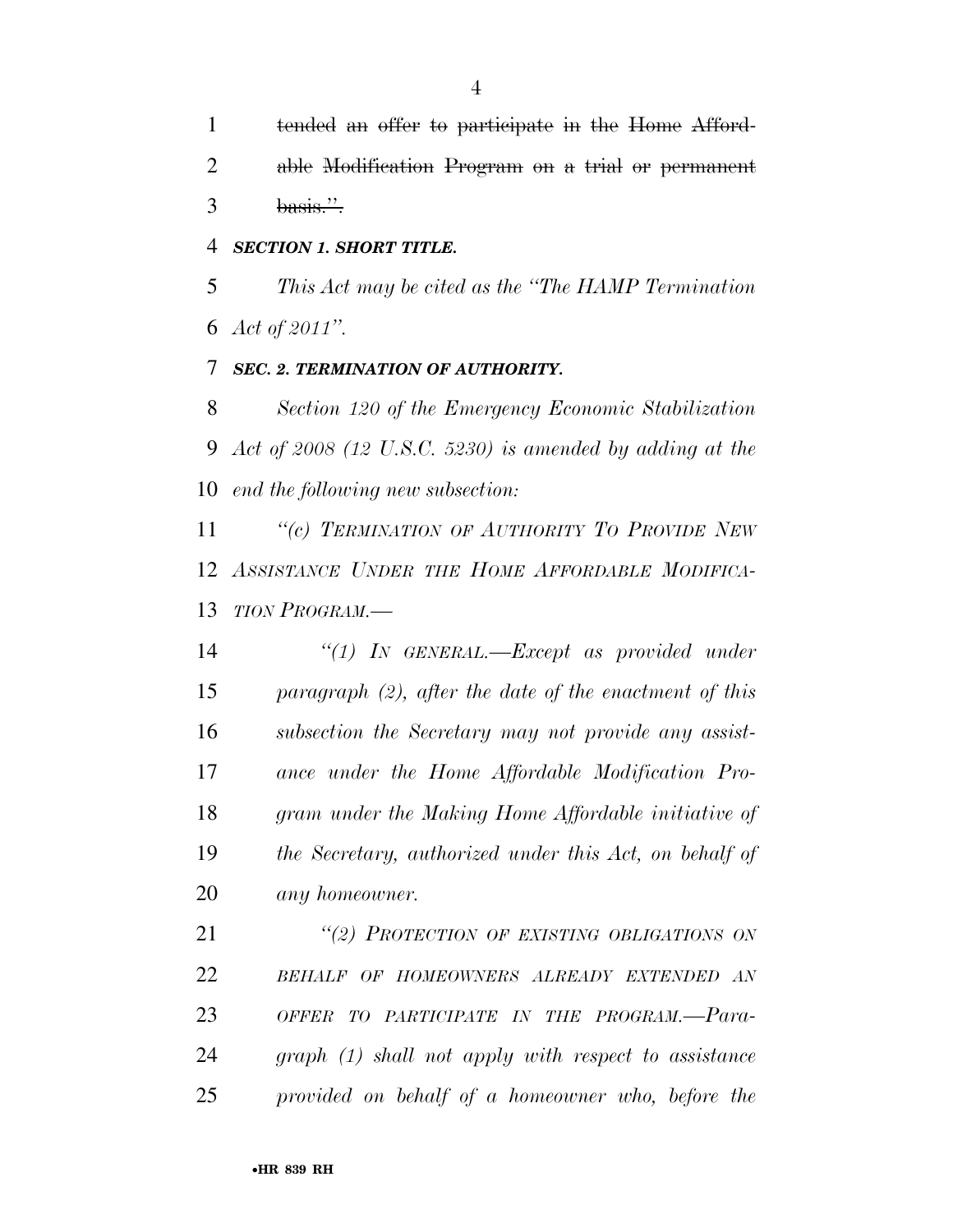| $\mathbf{1}$   | date of the enactment of this subsection, was extended |
|----------------|--------------------------------------------------------|
| $\overline{2}$ | an offer to participate in the Home Affordable Modi-   |
| 3              | fication Program on a trial or permanent basis.        |
| $\overline{4}$ | "(3) STUDY OF USE OF PROGRAM BY MEMBERS                |
| 5              | OF THE ARMED FORCES, VETERANS, AND GOLD STAR           |
| 6              | RECIPIENTS.-                                           |
| 7              | "(A) STUDY.—The Secretary shall conduct                |
| 8              | a study to determine the extent of usage of the        |
| 9              | Home Affordable Modification Program by, and           |
| 10             | the impact of such Program on, covered home-           |
| 11             | owners.                                                |
| 12             | "(B) REPORT.—Not later than the expira-                |
| 13             | tion of the 90-day period beginning on the date        |
| 14             | of the enactment of this subsection, the Secretary     |
| 15             | shall submit to the Congress a report setting          |
| 16             | forth the results of the study under paragraph         |
| 17             | $(1)$ and identifying best practices, derived from     |
| 18             | studying the Home Affordable Modification Pro-         |
| 19             | gram, that could be applied to existing mortgage       |
| 20             | assistance programs available to covered home-         |
| 21             | owners.                                                |
| 22             | "(C) COVERED HOMEOWNER.-For purposes                   |
| 23             | of this subsection, the term 'covered homeowner'       |
| 24             | means a homeowner who is—                              |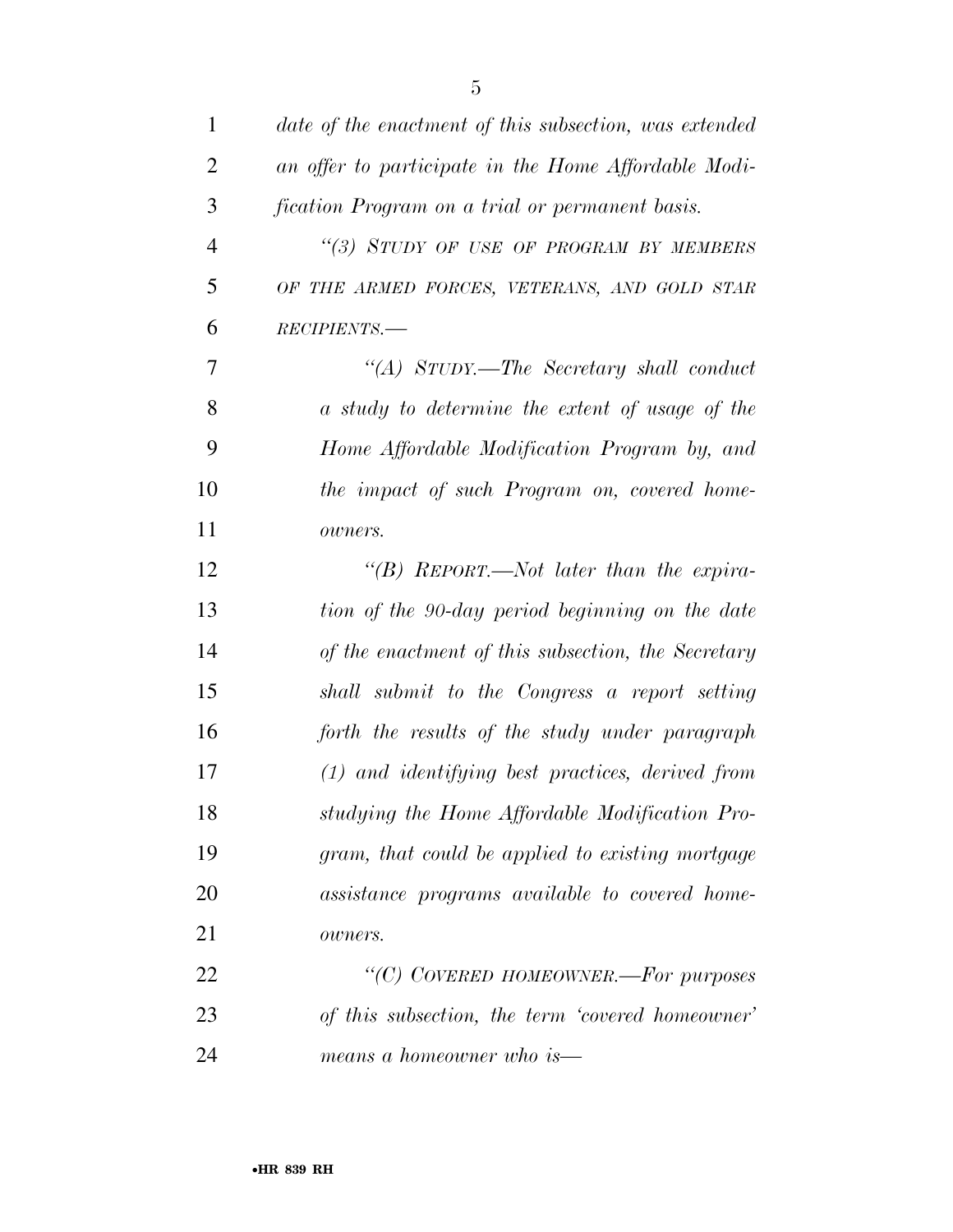| $\mathbf{1}$   | "(i) a member of the Armed Forces of                    |
|----------------|---------------------------------------------------------|
| $\overline{2}$ | the United States on active duty or the                 |
| 3              | spouse or parent of such a member;                      |
| $\overline{4}$ | $``(ii)$ a veteran, as such term is defined             |
| 5              | in section 101 of title 38, United States               |
| 6              | Code; or                                                |
| $\tau$         | "( <i>iii</i> ) eligible to receive a Gold Star         |
| 8              | lapel pin under section 1126 of title 10,               |
| 9              | United States Code, as a widow, parent, or              |
| 10             | next of kin of a member of the Armed                    |
| 11             | Forces person who died in a manner de-                  |
| 12             | scribed in subsection $(a)$ of such section.            |
| 13             | "(4) PUBLICATION OF MEMBER AVAILABILITY                 |
| 14             | FOR ASSISTANCE.—Not later than 5 days after the         |
| 15             | date of the enactment of this subsection, the Secretary |
| 16             | of the Treasury shall publish to its Website on the     |
| 17             | World Wide Web in a prominent location, large point     |
| 18             | font, and boldface type the following statement: 'The   |
| 19             | Home Affordable Modification Program (HAMP) has         |
| 20             | been terminated. If you are having trouble paying       |
| 21             | your mortgage and need help contacting your lender      |
| 22             | or servicer for purposes of negotiating or acquiring a  |
| 23             | loan modification, please contact your Member of        |
| 24             | Congress to assist you in contacting your lender or     |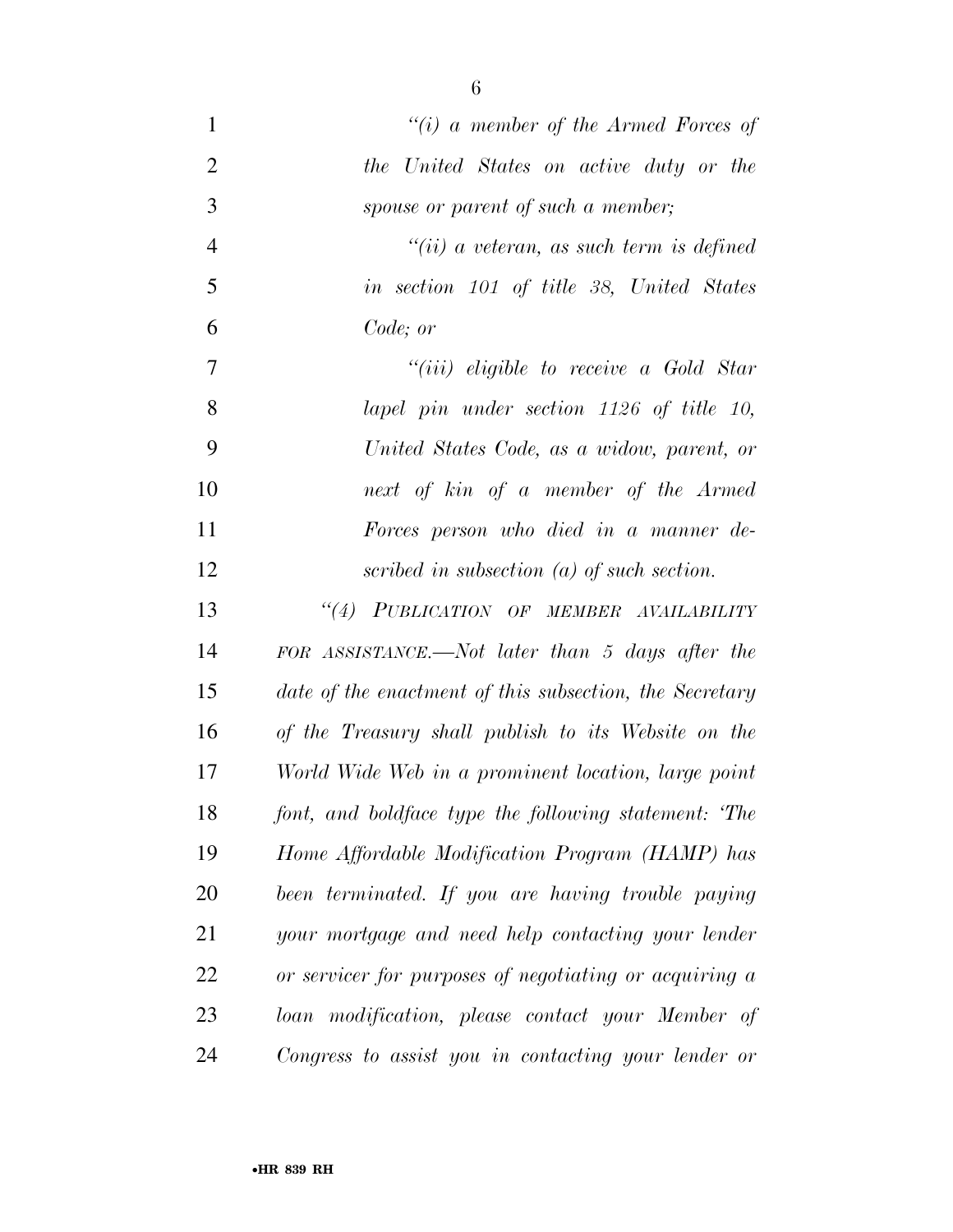- *servicer for the purpose of negotiating or acquiring a*
- *loan modification.'.''.*